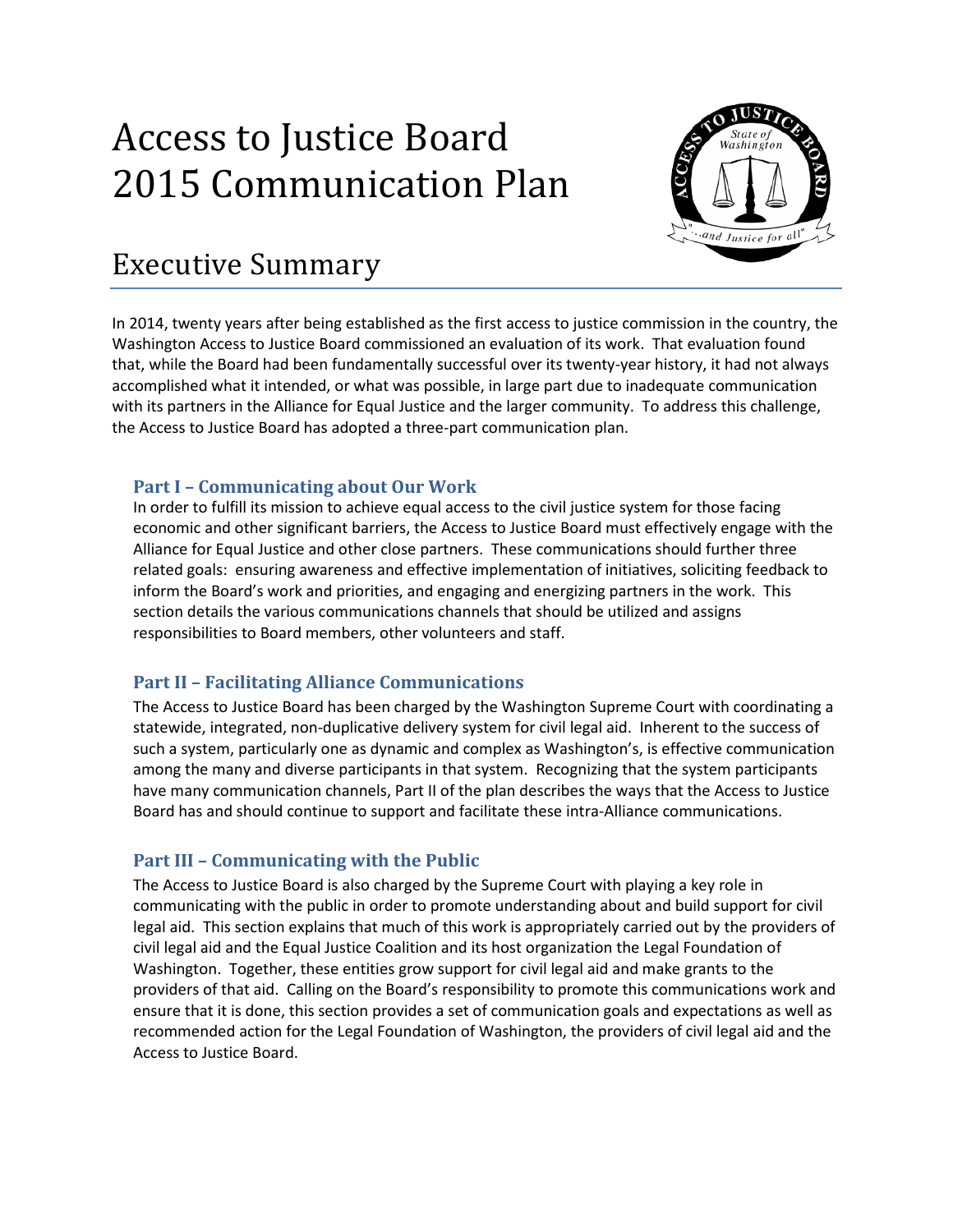# Part I - Communicating about Our Work

The ATJ Board should develop a broad communication and marketing strategy about its work and the issues that it addresses. The goal of the strategy should be to publicize important access to justice issues that it has addressed and the resources that are available to respond as a result of its work and the work of others. It should seek to increase its public profile and with it the profile of the access to justice community, with an eye toward enhancing its capacity to draw attention to access to justice issues with a broad spectrum of institutions. ~John A. Tull, *Washington Access to Justice Board: Twenty Years of Work: An Evaluation* (July 2014)

The Tull Report concluded if the Board is to fulfill its mission, it is essential that it effectively engage the Alliance and close partners to provide information on the work of the Board, to successfully implement its projects, for input on its priorities, feedback on its work and as a source to develop and engage volunteers. More effective communications with the Alliance and close partners will also allow the Board to raise awareness about its initiatives among those who might benefit from and draw attention to evolving access to justice issues.

#### **The What**

Communications from the ATJ Board to the Alliance for Equal Justice and other partners should further three related goals: ensuring awareness of and effective implementation of initiatives, soliciting feedback from the Alliance and other partners to inform the Board's work and priorities and engaging and energizing the Alliance and other partners in the work of the Board.



#### *Specific Communications Topics*

- Projects and initiatives of the Board and Committees
- Profiles/Work of Committees and workgroups
- Profiles/Work of Board Members and volunteers
- Issues relevant to access to justice that need attention or work
- Recognition of people and institutions doing extraordinary work
- Recognition of Alliance successes

#### **The How**

The Access to Justice Board should make use of a wide range of communication channels, including email distribution lists, blogs, websites, appropriate print media, social media and new media as it becomes available. Because communication channels are constantly changing, the Board should reevaluate its media strategy frequently. Where possible it should engage with the Alliance and other partners through interactive dialog. While communication work will be largely organized and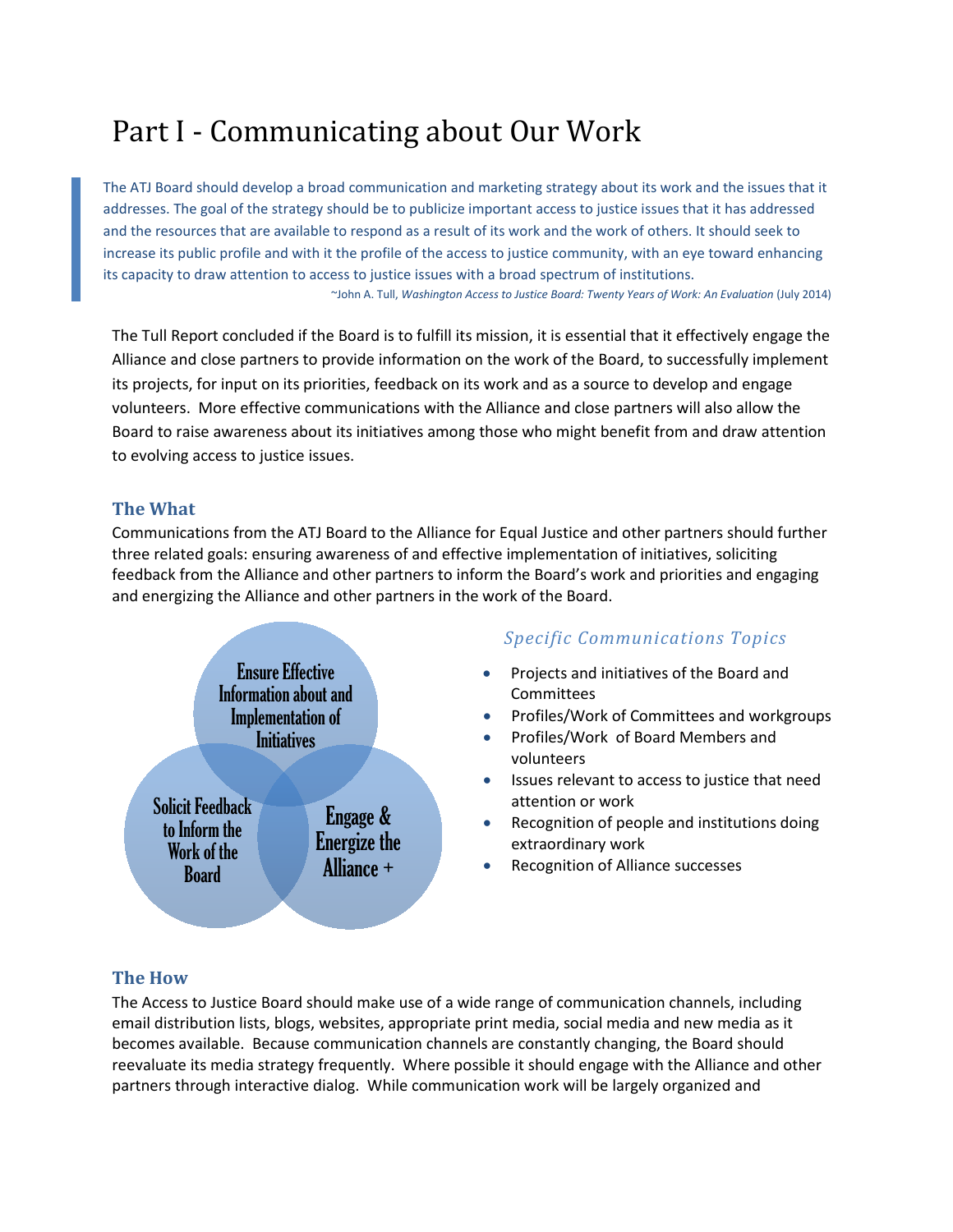implemented by staff, this work should be directed by the Board, and Board members and volunteers shall provide much of the content, including newsletter and magazine articles and blog posts.

| <b>Communication Channel</b>    | <b>Frequency</b> | <b>Purpose</b>                                                   | <b>Person(s)</b> Responsible                               |
|---------------------------------|------------------|------------------------------------------------------------------|------------------------------------------------------------|
| Twitter                         | As Needed        | Alerts, Requests for Feedback                                    | Staff to ATJ Board                                         |
| Facebook                        | As Needed        | Alerts, Requests for Feedback                                    | Staff to ATJ Board and<br><b>Designated Volunteers</b>     |
| <b>ATJ Email Blasts</b>         | As Needed        | Alerts, Requests for Feedback                                    | <b>Staff to ATJ Board</b>                                  |
| <b>Take Note</b>                | As Needed        | Alerts with Broad Appeal to the<br>Legal Community               | Staff to ATJ Board                                         |
| <b>ATJ Newsletter</b>           | 3x / Year        | Report on ATJ Activities, Solicit<br>Feedback, Engage Volunteers | <b>Staff Coordinates;</b><br><b>Board Provides Content</b> |
| <b>ATJ Annual Report</b>        | 1x / Year        | Report on ATJ Activities, Solicit<br>Feedback, Engage Volunteers | <b>Staff Coordinates;</b><br><b>Board Provides Content</b> |
| NWSidebar                       | Quarterly        | Engage Legal Community in<br>Specific ATJ Issues & Projects      | ATJ Board Members,<br>Volunteers                           |
| NW Lawyer                       | 2x / Year        | Engage Legal Community in<br>Specific ATJ Issues & Projects      | ATJ Board Members,<br>Volunteers                           |
| <b>ATJ Website</b>              | Ongoing          | Maintain Basic ATJ Info &<br><b>Important Documents</b>          | Staff to ATJ Board                                         |
| <b>ATJ Community</b><br>Website | Ongoing          | Communicate the ATJ Story                                        |                                                            |
| <b>WSBA Website</b>             | Ongoing          | Alert Legal Community to Events                                  | Staff to ATJ Board                                         |
| <b>ATJ Conference</b>           | Biennial         | Engage Alliance+, Report on ATJ<br>Activities, Solicit Feedback  | <b>Staff and Board</b>                                     |

#### *Twitter, Facebook and Other Social Media*

WSBA staff to the ATJ Board and a cadre of designated volunteers with administrative privileges should share issues relevant to access to justice, event announcements, Alliance news items and requests for feedback to the Alliance and other followers through Facebook. Posts should be made as needed with a minimum target of at least four posts per month. Wherever possible, posts should include images and encourage dialogue. WSBA staff and volunteers should work with other partners active on social media to share, "like", and comment on each other's posts to ensure maximum impact and visibility.

Twitter can also be used in a similar way, but because it requires a much higher volume of posting, the ATJ Board's initial use of the medium will be to "follow" other stakeholders and influencers posting about Access to Justice issues as a way to direct additional traffic to their feeds.

#### *ATJ Email Blasts and TakeNote*

WSBA staff to the ATJ Board should share issues relevant to access to justice, event announcements, Alliance news items and requests for feedback to the Alliance through th[e atj-leadership@list.wsba.org](mailto:atj-leadership@list.wsba.org) e-list as needed. Items of broad appeal to the legal community, such as information about the Access to Justice Conference, should be shared through WSBA's bimonthly email digest, TakeNote.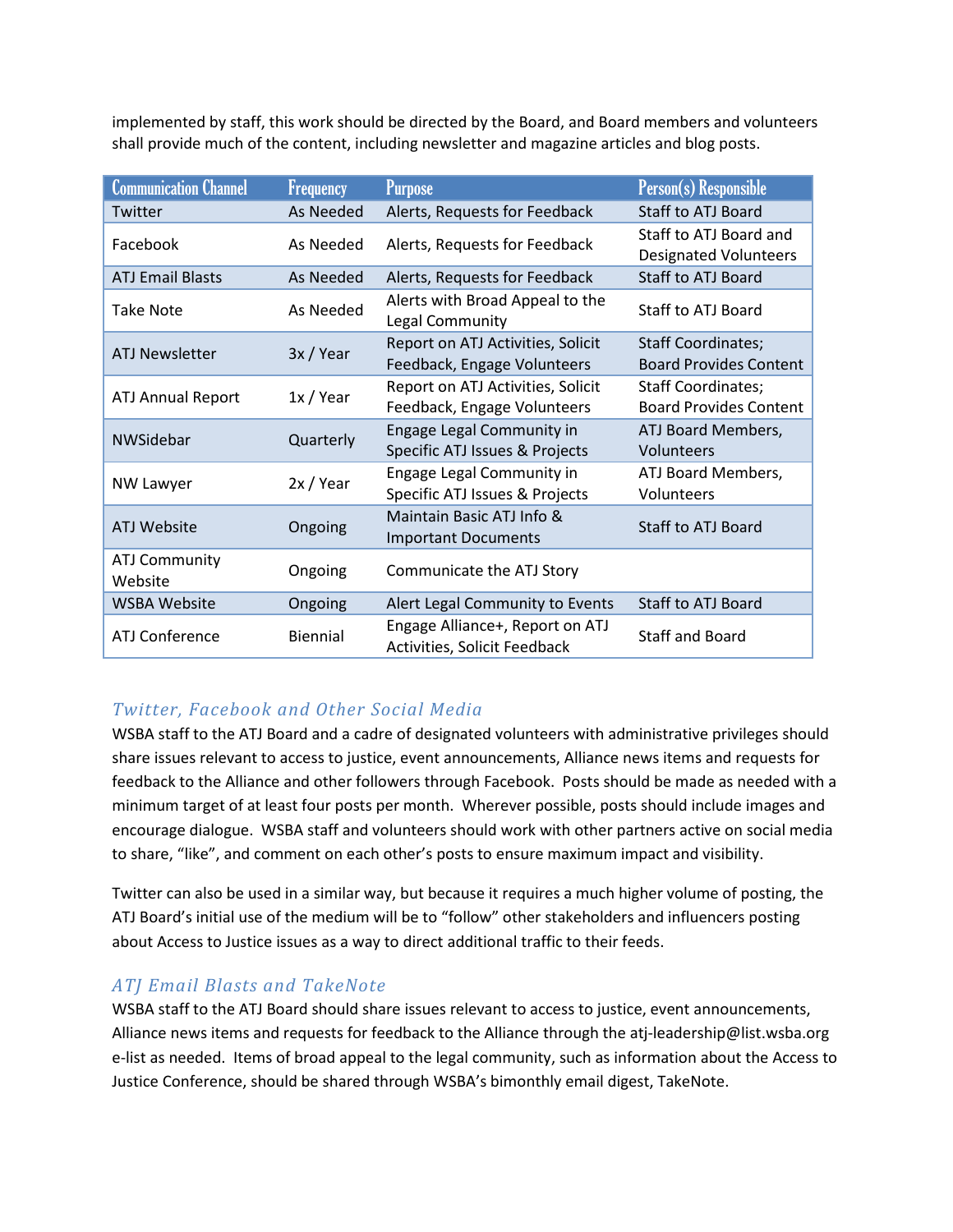In addition, the schedule of ATJ Board, committee and other meetings should be communicated via eblast on a monthly basis.

#### *ATJ Newsletter*

The purpose of the Access to Justice Board Newsletter is to engage volunteers, potential volunteers and other stakeholders in the work of the Access to Justice Board. The newsletter should be emailed out on a quarterly basis (March, September, December), except in the quarter that the Annual Report is disseminated (June), and should include approachable and interesting stories about ongoing projects, accomplishments and individuals involved in the work of the Board. The content for the newsletters should be provided by ATJ Board members, committee chairs and other volunteers.

#### *ATJ Annual Report*

An annual report of the Access to Justice Board is required by Supreme Court Order. Typically published in June, the purpose of the Annual Report is very similar to the ATJ Newsletter, except that it should focus on the accomplishments of the prior 12 months and provide a roadmap for the year to come. It should also be shared with a larger audience including the national access to justice community. The annual report should primarily presented in a digital format, web-optimized to be engaging and searchable. The content for the newsletters should be provided by ATJ Board members, committee chairs and other volunteers.

#### *NWSidebar*

The ATJ Board should strive to provide access to justice-related content for the WSBA blog, NWSidebar, on at least a quarterly basis. The goal of this communications is to engage the broader legal community in specific access to justice issues and projects. Blog articles can be adapted from annual report and quarterly newsletter articles.

#### *NWLawyer*

The ATJ Board should strive to provide access to justice-related content for the WSBA magazine, NWLawyer, at least twice per year. The goal of this communication is to engage the broader legal community in significant access to justice issues and projects. The content for these articles should be provided by ATJ Board members, committee chairs and other volunteers.

#### *ATJ, WSBA and ATJ Community Websites*

The Access to Justice Board should maintain a significant web-presence, with different sites achieving different goals and communicating with different audiences. The ATJ Board should communicate key events and be identified as a resource as appropriate on the WSBA website, [www.wsba.org.](http://www.wsba.org/) The ATJ Board should also maintain key information about its meetings, make up and guiding documents on its pages on the WSBA website, [www.wsba.org/atj.](http://www.wsba.org/atj) This site should link to a separate website with unique branding to effectively communicate the ATJ Board's story to the public and the Alliance+, as well as educate that audience about its accomplishments and projects and engage potential volunteers. The ATJ Community site should focus on engaging and encouraging intra- Alliance communication and conversations about equal justice. This site should also focus on attracting a broader audience than the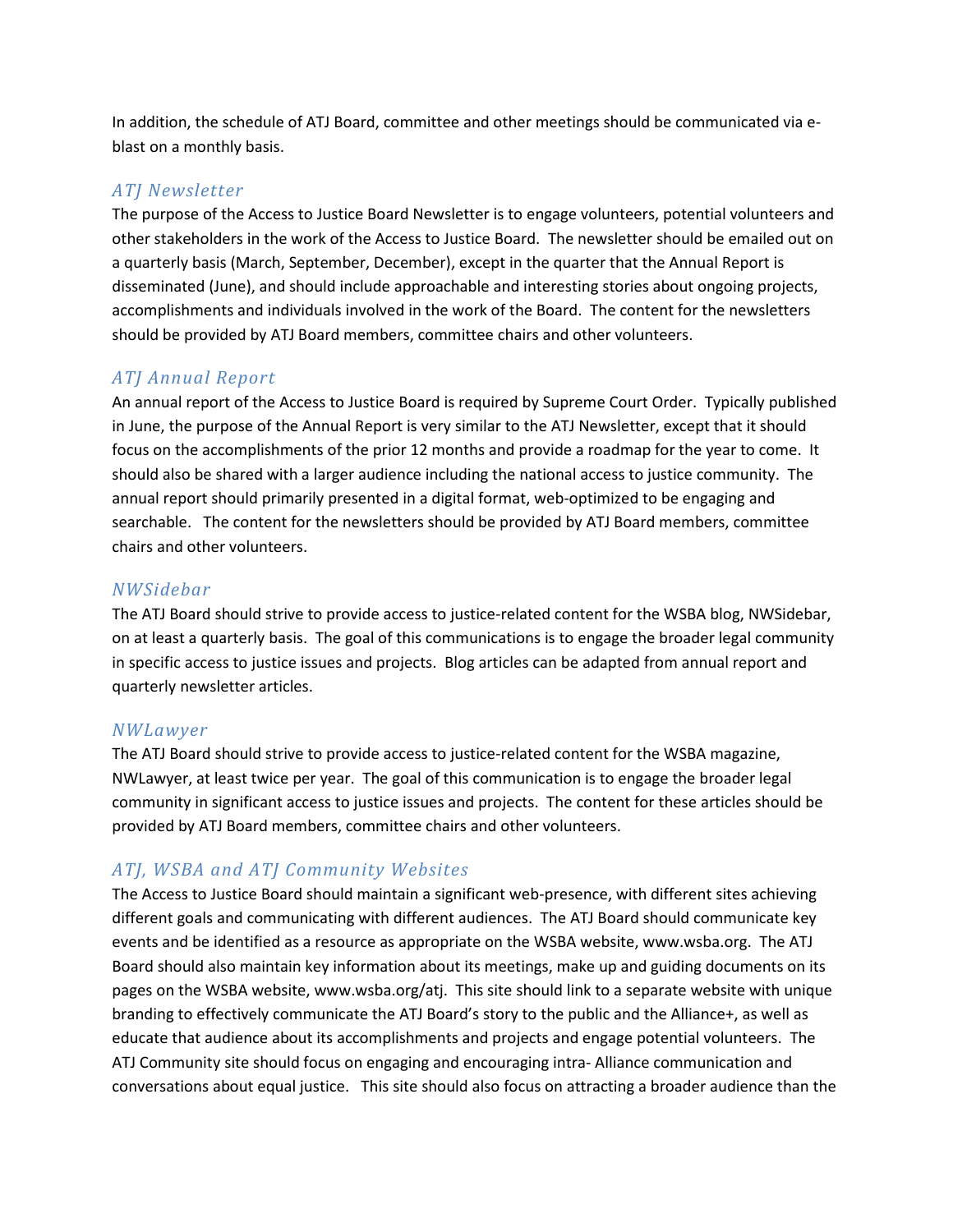WSBA site. The site should provide a way for Alliance members, community partners and the public to connect to access to justice issues in Washington State. The ATJ site would provide information and postings about Alliance and community partners, links to Alliance and community partners, links for the public to access information and services. It also provides the ability to focus communication about particular issues affecting equal justice at particular times.

#### *ATJ Conference*

The ATJ Board should prioritize its biennial statewide conference, which was identified by respondents to the board's 20-year evaluation as "one of the Board's most successful undertakings in terms of communication, networking and community building." In addition to providing a venue for the Alliance+ to network, learn, share innovative solutions and get reenergized, it is also an important opportunity for the ATJ Board to share its accomplishments and engage potential volunteers.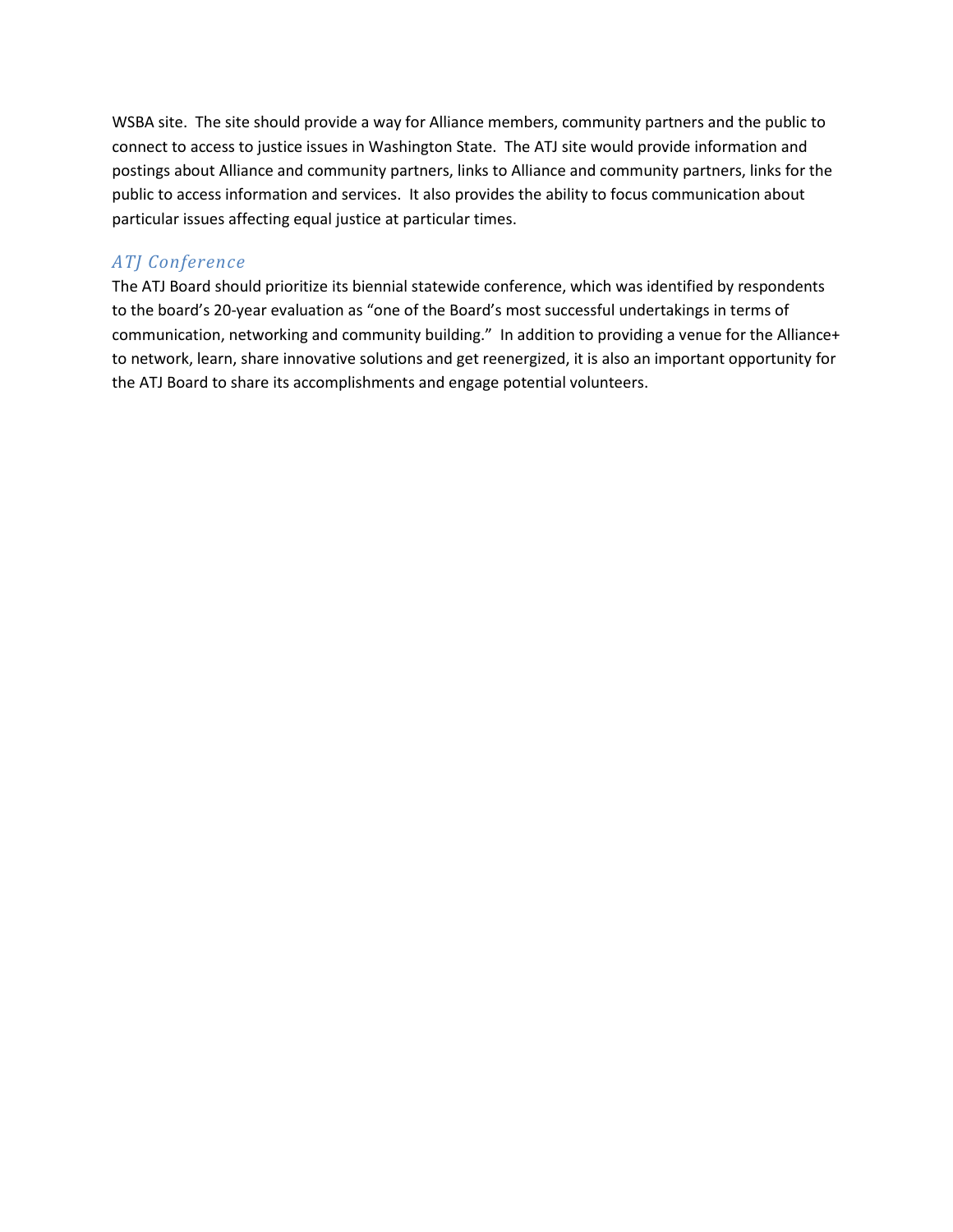## Part II - Facilitating Alliance Communications

Washington's civil legal aid delivery system is complex and includes numerous organizations and entities, each of which is governed by myriad rules and regulations and all of which work together to deliver high quality, efficient and effective legal aid services in response to the full spectrum of client needs. In order to achieve maximum efficiency, ensure the most strategic use of all resources, and to limit the potential for unnecessary duplication of functions in a limited resource environment, it is necessary that all components of the system operate in accordance with a common set of objectives and expectations. Recognizing the complexity of the system and the need for effective planning and oversight, the Supreme Court directed the Access to Justice Board to "establish, coordinate and oversee a statewide, integrated, non-duplicative, civil legal services delivery system that is responsive to the needs of poor, vulnerable and moderate means individuals."

~Plan for the Delivery of Civil Legal Aid to Low Income People in Washington State (Revised 2006)

The initial charge from the Supreme Court in its 2012 Order reauthorizing the Access to Justice Board is to coordinate a statewide, integrated, non-duplicative delivery system. Inherent to the success of such a system is effective communication among the many and diverse actors in that system. Washington's civil legal aid delivery system is complex and dynamic. It has adapted over the years to address the changing needs of the communities it serves, while attempting to minimize the impacts of geography and funding restrictions. The court-order also charges the ATJ Board with serving as an effective clearinghouse and mechanism for communication and information dissemination.

In service of these related goals, the ATJ Board facilitates intra-Alliance communications in a variety of ways, including:

#### *Delivery System Committee*

The Delivery System Committee, comprised of legal aid service providers and funders from across the state, is charged with tracking the effectiveness and development of the civil legal aid delivery system. Monthly meetings provide an opportunity for system actors to share and discuss changes in the economic and political landscape the impact the scope and breadth and client needs. The Committee is also responsible for strategic planning related to the delivery system.

#### *Pro Bono Council*

The Pro Bono Council is a committee of the ATJ Board created in 2013 to engage the pro bono community in key policy initiatives affecting the statewide delivery system. Among other activities, the Council serves as forum for pro bono programs to discuss significant Alliance issues and communicate them to the ATJ Board and other Alliance members, serve as a forum for collaboration among each other and encourage pro bono program participation in regional planning efforts.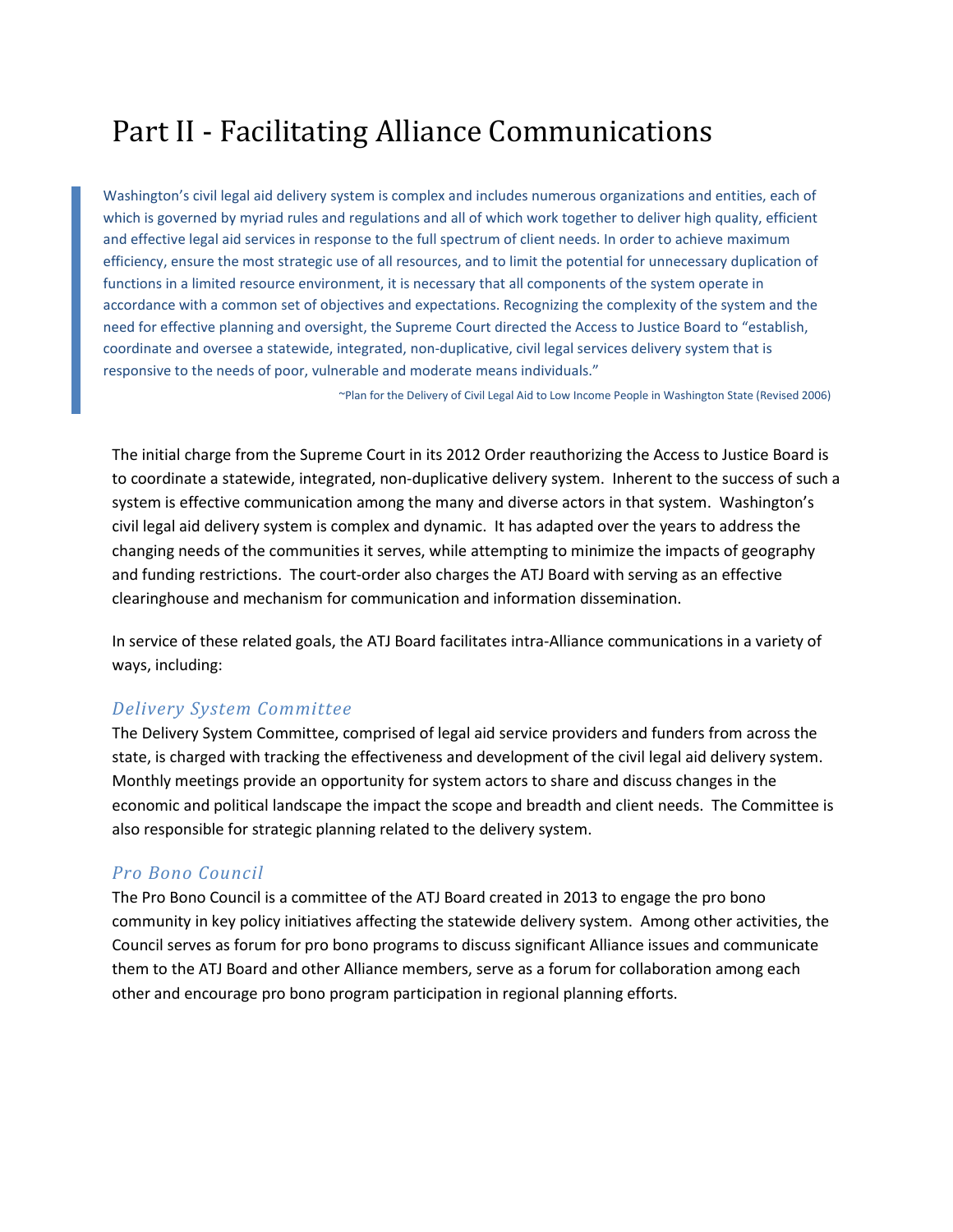#### *Access to Justice Board E-Lists*

The Washington State Bar Association maintains a number of e-lists for use of the ATJ Board. The largest one, [atj-leadership@wsba.list.org,](mailto:atj-leadership@wsba.list.org) is used by many Alliance actors to share news and opportunities. Any member of the list can post to it.

#### *ATJ Conference*

According to the ATJ Board's 20-year evaluation, the Access to Justice Conference has been one its most successful endeavors, providing an opportunity for delivery system actors to communicate with each other, network and become energized. After a brief hiatus, the conference was reinstituted in 2015 and is contemplated to be held biennially in June.

#### *Goldmark Awards Luncheon Activities*

The Legal Foundation of Washington's annual Goldmark Awards Luncheon, held in February, brings together many Alliance participants. The ATJ Board has traditionally taken advantage of this opportunity to plan other events on the "Goldmark Day". These events have included an in-person meeting of the Pro Bono Council, forums with the Supreme Court and a reception co-hosted by Law Fund.

#### *Equal Justice Coalition*

The Equal Justice Coalition, a standing committee of the ATJ Board hosted, supported and administered by the Legal Foundation of Washington, is charged with educating policymakers and the public about the importance of civil legal aid in our communities and advocating for sufficient public funding for civil legal aid on behalf of low-income people in Washington State. This work includes sharing the work and achievements of Alliance organizations with the public and each other.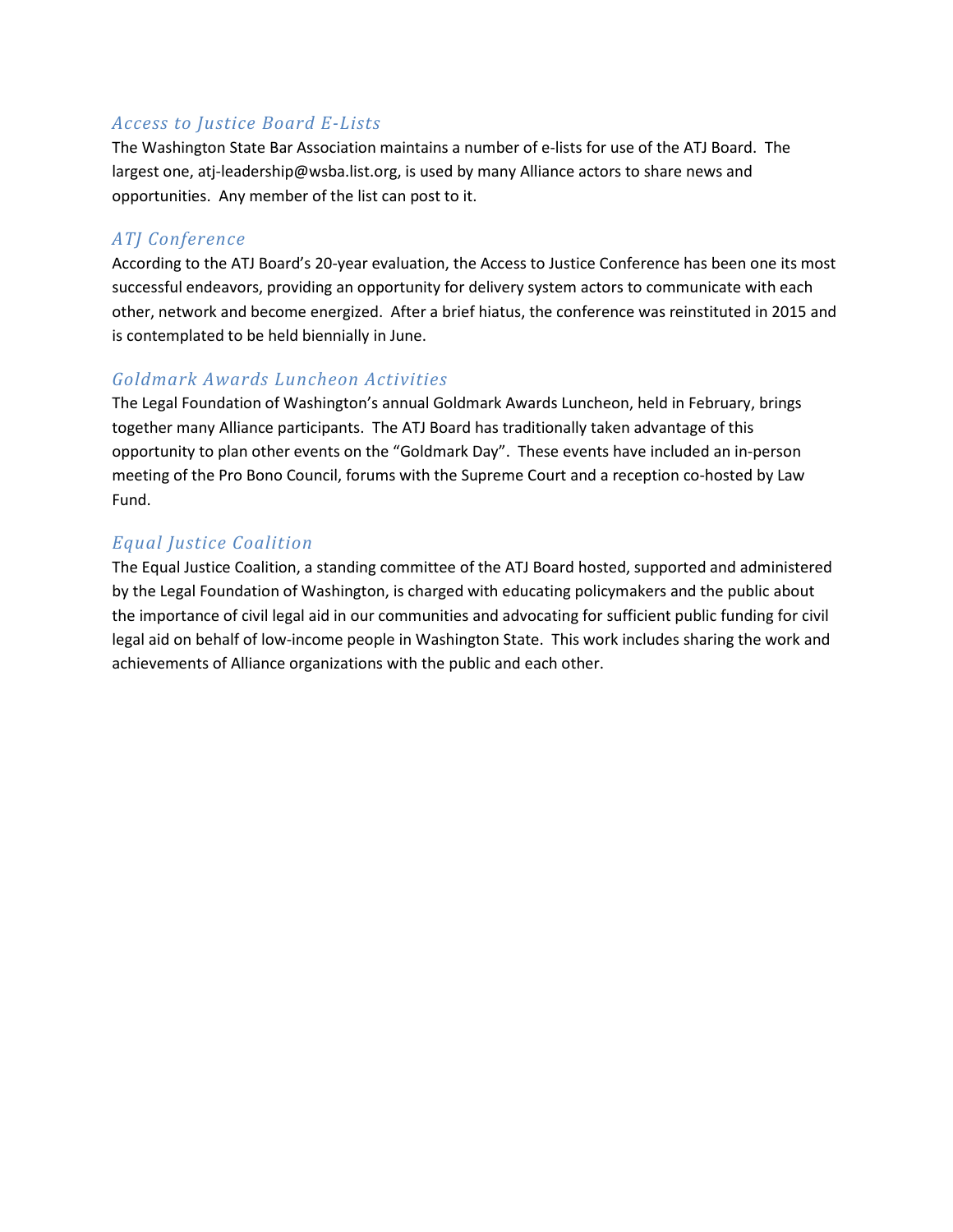# Part III - Communicating with the Public

The Access to Justice Board shall work to . . . Serve as an effective clearinghouse and mechanism for communication and information dissemination . . . promote, develop and implement policy initiatives and criteria which enhance the availability of resources for essential civil equal justice activities . . . [and] promote widespread understanding of civil equal justice among the members of the public through public legal education. ~Washington Supreme Court Order No. 25700-B-524 Reauthorizing the Access to Justice Board (2012)

Access to justice requires that the public have available understandable information about the justice system, its resources, and means of access. The justice system should promote ongoing public knowledge and understanding of the tools afforded by technology to access justice by developing and disseminating information and materials as broadly as possible in forms and by means that can reach the largest possible number and variety of people. ~Access to Justice Technology Principle Five, as adopted by the Washington Supreme Court (2004)

Included in its charge to "achieve equal access to the civil justice system for those facing economic and other significant barriers," the Supreme Court has asked the ATJ Board to play a key role in communicating with the public in order to promote understanding about and rally support for civil legal aid. There are two key areas of communications called out here:

> Informing and Educating the Public

**Building Support for** Civil Legal Aid

**Informing and educating people who need or may need the civil justice system** about their rights, the resources and services available to them, and how to access the civil justice system is appropriately carried out by providers of civil legal aid in partnership with justice system leaders and organizations. It is the ATJ Board's responsibility to promote this work and to ensure that it is done. Much of the work **building support for and promoting public investment in civil legal aid** is carried out by the Equal Justice Coalition, a standing committee of the ATJ Board that is supported by the Legal Foundation of Washington. The Legal Foundation also houses the Campaign for Equal Justice and the Endowment for Equal Justice. Together these entities grow support for civil legal aid and make grants to the providers of that aid. Because of their experience and expertise in communications and fundraising, as well as their familiarity with the work of the providers of civil legal aid, these entities are well positioned to provide leadership to the Alliance in communicating with the public[i](#page-8-0) about the purpose and value of civil legal aid.

#### **Communication Goals & Expectations**

Communications to the public should serve to inform and educate users and potential users of the civil justice system about the resources available to them as well as to develop public support and resources for civil legal aid. In addition, the ATJ Board expects:

- Consistent use of effective and tested messages and themes by Alliance partners in all areas of public communications and interaction, and in places and by means where engagement with the communication is maximized.
- Collaboration with and support for the Campaign for Equal Justice and the Equal Justice Coalition.